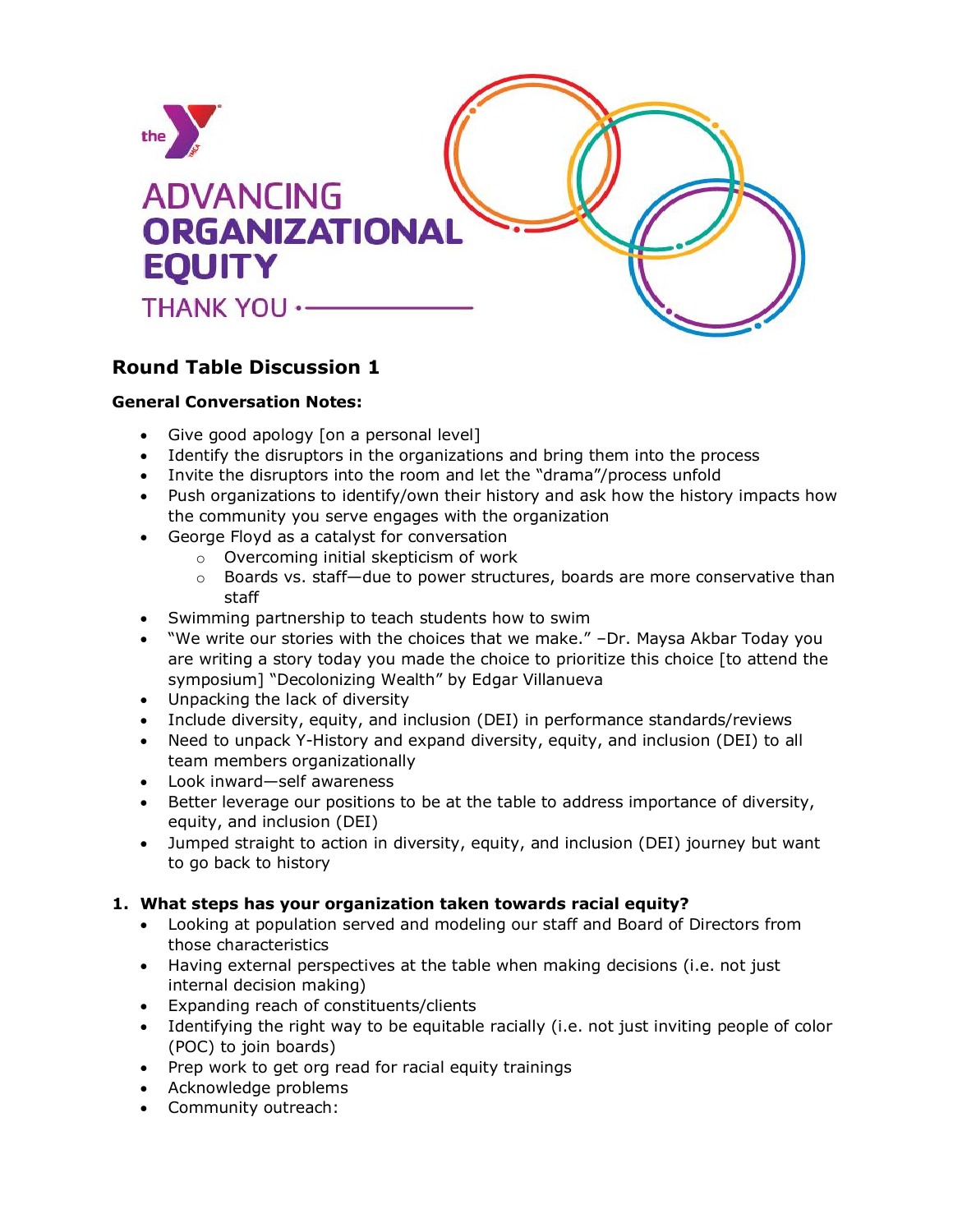

- o Intentional strategic partnership
- Hired outside consultant to perform audit
- Increasing representation among the staff
	- o Internship opportunities as added pipelines
- Training
- Y-USA looked at history; allows local Ys to look critically and advance equity; expanded partnerships with smaller non-profits & Black, Indigenous, People of Color (BIPOC) populations.
- Looking at leadership for representation, bilingual employees, finding voice of cultures they work with, moving the board to understand the importance of diversity, equity and inclusion (DEI)
- Recreating visuals representative of all history/cultures
- Reinterpreted exhibits to be more inclusive
- Hiring with more intentionality
- Being truthful in stories and telling the full history
- Embracing resistance
- Adding equity in job titles
- **2. What challenges have you or your organization faced in the journey to racial equity?** 
	- Bringing in trainings that haven't really helped us grow equitably
	- Hard to pinpoint where to start or what to address
	- Founders' syndrome—not letting go to allow for new leadership to flourish
	- Lack of representation on our Boards/staffs
	- Ineffective staff recruitment for more diverse representations
	- Not enough conversations about equity at all levels of organization (so not enough engagement)
	- Board/stakeholder resistance, defensiveness, blind spots

#### **3. In what ways have you encountered resistance to change at your organization?**

- No specific resistance, but not enough prioritization so that is stymying progress which is acting as the resistance
- **4. Why do you want your organization to become racially equitable?**
	- Representation, leadership, workforce
	- Be more disruptive to help drive change
	- Be more intentional about hiring